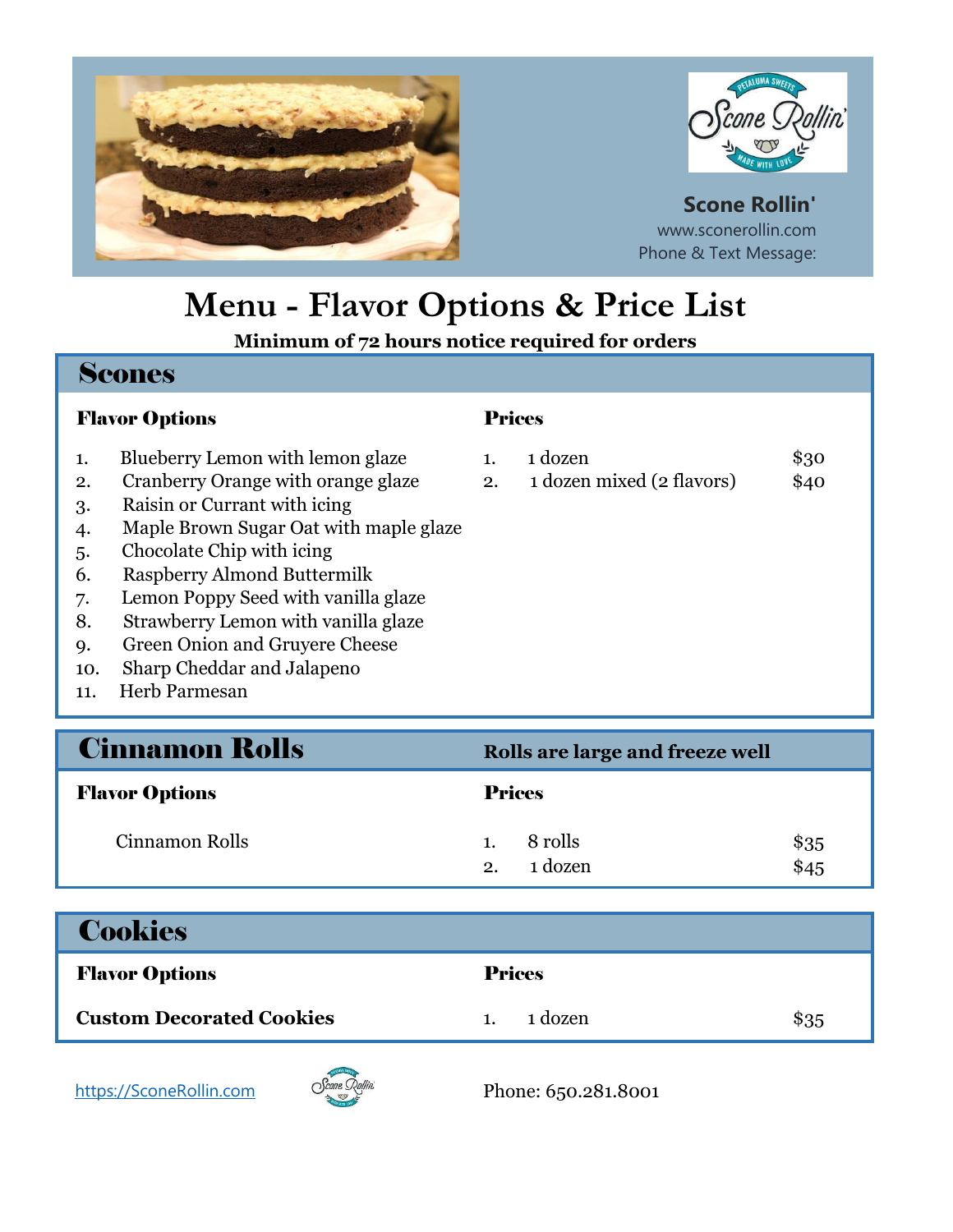

| <b>Cookie Decorating Kits</b>                                                  |                                          |      |
|--------------------------------------------------------------------------------|------------------------------------------|------|
| <b>Themes</b>                                                                  | <b>Prices</b>                            |      |
| - Birthday                                                                     | *All kits come with 12 cookies,          |      |
| - Anniversary                                                                  | 3 bags of icing and 3 bags of sprinkles. |      |
| - Baby shower                                                                  | 1 Kit                                    | \$35 |
| - Engagement                                                                   |                                          |      |
| – Graduation                                                                   |                                          |      |
| – All holiday's                                                                |                                          |      |
| - Custom theme!                                                                |                                          |      |
| Create your own kit by picking 4 cookie shapes, and choose your 3 icing colors |                                          |      |
|                                                                                |                                          |      |

|    | <b>Tarts</b>                                           | All tarts are 10 inches |
|----|--------------------------------------------------------|-------------------------|
|    | <b>Flavor Options</b>                                  | <b>Prices</b>           |
|    | Lemon Tart                                             | \$35                    |
| 2. | Orange Tart                                            | \$35                    |
| 3. | <b>Fruit Tart</b>                                      | \$45                    |
| 4. | <b>Fruit Cheesecake Tart</b>                           | \$45                    |
|    | (**fruit options; blueberry, raspberry, or blackberry) |                         |
| 8. | Nutella Chocolate Tart with Nut Crust                  | \$45                    |
|    |                                                        |                         |

# Holiday Desserts & Sweets

**Check our website, as these special treats change with the season!**